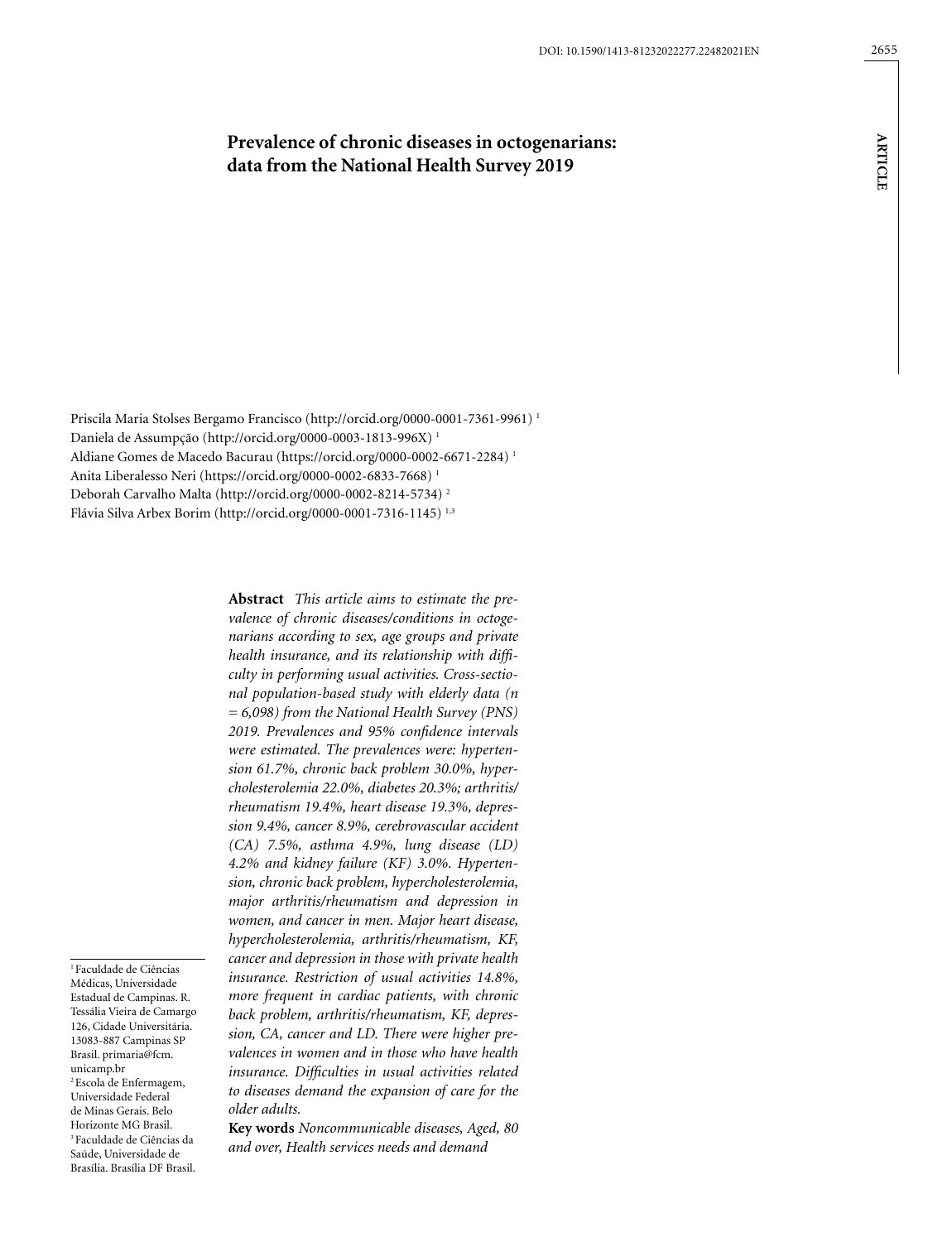# **Introduction**

The number of older adults has increased exponentially, especially in the Americas, and many of these individuals are in complex socioeconomic situations<sup>1,2</sup>. Income security at an advanced age has historically been the focus of social policies in Latin America, with striking inequalities among countries. Demographic trends indicate that the population of individuals older than 65 years of age is growing steadily, with implications regarding the resources necessary to ensure income security and health care.<sup>3</sup>

In Brazil, the proportion of individuals 60 years of age or older is expected to reach 18.7% by the year 2030 and around 6.85 million older adults (3.05%) will be 80 years of age or older4 . Although aging is not synonymous with illness,<sup>2</sup> an increase in the prevalence of diseases and other chronic conditions is associated with greater longevity in this population<sup>5-7</sup>. along with the need for constant follow-up, permanent care, continuous medication and periodic exams<sup>2</sup>.

Chronic noncommunicable diseases (CNCDs), such as diseases of the circulatory system, diabetes, cancer, chronic respiratory illness, etc., account for the greatest burden of morbidity and mortality in the world and are related to 70% of deaths<sup>8,9</sup>. In Brazil, this figure is 76%<sup>10-14</sup>.  $CNCDs$  often have functional consequences<sup>15,16</sup> with implications that are found more in older adults and can result in limitations, disabilities and diminished quality of life<sup>16</sup>, leading to suffering and greater vulnerability. Among the situations commonly found in older adults with CNCDs, limitations regarding the performance of habitual activities<sup>15,16</sup> impose further demands on families and communities and place a burden on health care systems<sup>17,18</sup>.

In a study conducted in Germany with more than 840 thousand older adults who consulted a general practitioner, heart failure (55.6%), stroke (49.2%), chronic renal disease (47.9%) and coronary disease (42.9%) were the most prevalent CNCDs in women 80 years of age or older, whereas heart failure (38.6%), chronic kidney failure (34.1%), osteoporosis (32.9%) and stroke (31.5%) were the most prevalent conditions in men<sup>19</sup>. Among Europeans 75 years of age or older, the most prevalent conditions were arterial hypertension (52.1%), arthrosis (43.4%), back problems (38.8%), neck problems (26.0%) and urinary incontinence  $(21.1\%)^{20}$ .

A comparative study using data from the 2003 and 2008 Brazilian National Household Sample Survey (*Pesquisa Nacional por Amostra*  *de Domicílios – PNAD*) found an increase in the prevalence of CNCDs with age for a large part of the diseases investigated, such as arthritis/rheumatism, heart disease, chronic kidney failure and cancer. For the population 80 years of age or older, data from 2008 revealed that the most prevalent chronic diseases were arterial hypertension (55.8%), spine/back problems (33.9%), arthritis/ rheumatism (31.5%), heart disease (25.3%) and diabetes *mellitus* (15.5%)<sup>5</sup>.

Data from the Fibra 80+ Campinas Study conducted between 2016 and 2017 revealed higher frequencies of arterial hypertension (68.1%), arthritis/rheumatism (36.1%), osteoporosis (31.9%), diabetes *mellitus* (25.9%), heart disease (20.6%) and depression (16.4%) among many long-lived older adults<sup>21</sup>. In the *EpiFloripa Idoso* Study (2009-2010), high frequencies of arterial hypertension (62.9%), back problems (47.9%), cardiovascular disease (39.2%), arthritis/rheumatism (34.1%), depression (24.1%) and diabetes (23.9%) were found among individuals 80 years of age or older<sup>22</sup>.

There are no recent estimates on the prevalence of specific CNCDs for the population  $\geq 80$ years of age in Brazil. The increase in the number of octogenarians implies the greater use of health care services, with the need for comprehensive care, which, beyond the control of chronic diseases and respective disabilities, should also consider socioeconomic status, which is often unfavorable in this population<sup>22</sup>. Furthermore, one must consider the impact of CNCDs on the performance of habitual activities, with the increase in prevalence at earlier ages and in the number of diseases (none – 4.1%; one – 9.1%; two – 13.3%; three  $-21.2\%$ ; four or more  $-28.2\%$ )<sup>18</sup>. Therefore, the aim of the present study was to estimate the prevalence of the main chronic conditions in individuals 80 years of age or older according to sex, age group and presence/absence of health insurance and investigate the association with difficulties performing habitual activities.

#### **Methods**

This study was conducted with public domain data on individuals  $\geq 80$  years of age who participated in the National Health Survey (*Pesquisa Nacional de Saúde – PNS*), which was a national household-based survey conducted in Brazil in 2019-20207,23.

The 2019 National Health Survey involved individuals 15 years of age or older who resided in permanent private homes. A questionnaire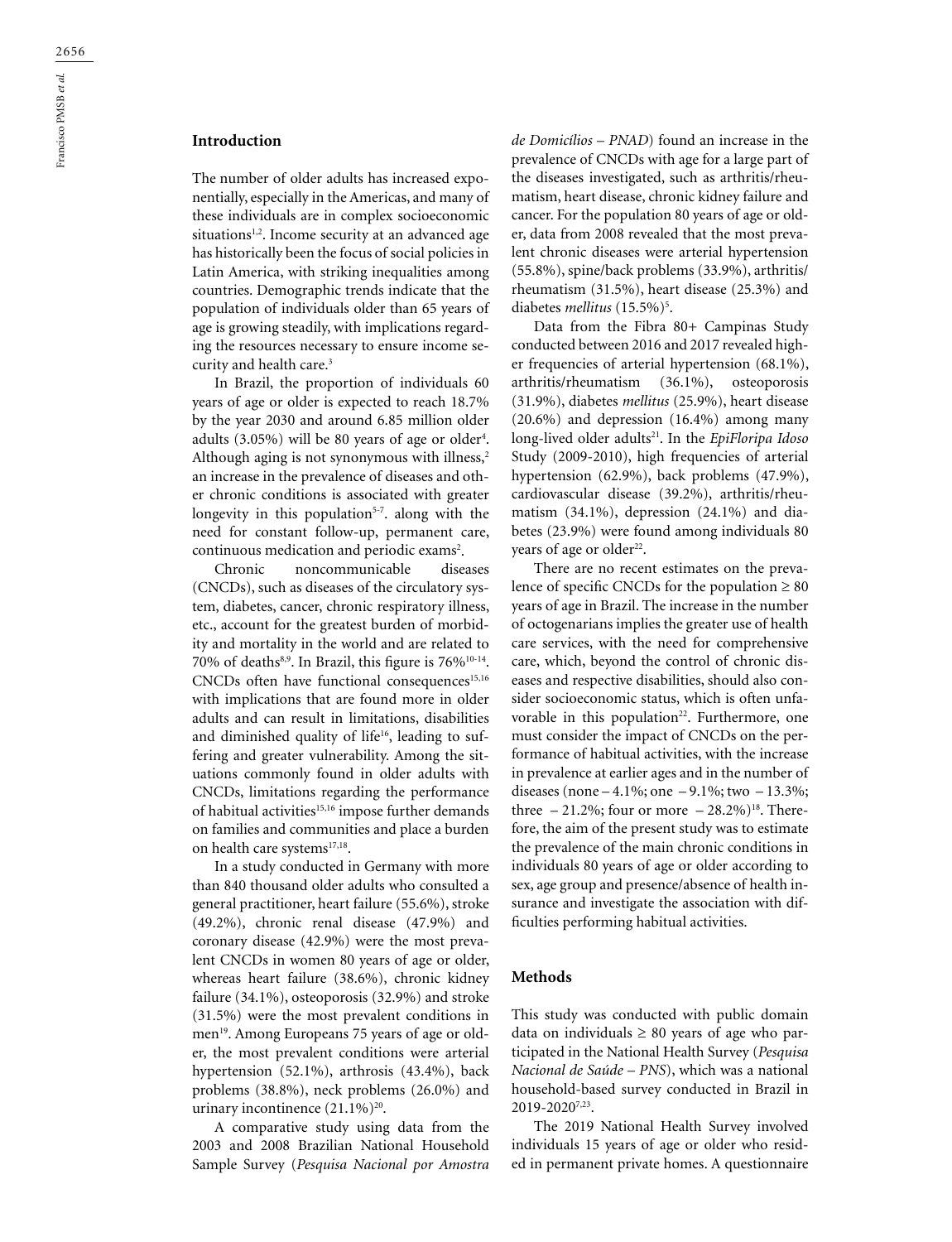was used to collect data on (i) the home, (ii) all residents in the home – socioeconomic and health characteristics (residents  $\geq 18$  years of age - *proxy*), and (iii) selected residents (≥ 15 years of age) who answered questions addressing lifestyle, CNCDs, self-rated health status, etc<sup>7,23</sup>.

The survey obtained a representative sample of the population using a three-stage cluster sampling method with the stratification of primary sampling units (census sectors or set of sectors) (first stage) and the random selection of homes from the National Registry of Addresses for Statistical Purposes (second stage). Next, one resident 15 years of age or older was randomly selected in each home based on the list of residents obtained during the interview (third stage). The background and detailing of aspects of the 2019 National Health Survey can be found in previous studies<sup>7,23</sup>.

The present investigation considered data on individuals 80 years of age or older  $(n = 6,098)$  as well as the following chronic conditions: arterial hypertension, diabetes, heart disease (infarction, angina, heart failure or other), hypercholesterolemia, stroke, asthma, arthritis or rheumatism, chronic kidney failure, chronic back problem, depression, lung disease (emphysema, chronic bronchitis or chronic obstructive pulmonary disease) and cancer. All conditions were investigated based on a self-reported previous medical diagnosis, except chronic back problem, which was self-declared. For depression, a previous diagnosis from a physician/mental health specialist (psychiatrist/psychologist) was considered.

Other variables of interest in this study were sex (male or female), age group (80 to 84 or  $\geq$  85 years), possession of a health insurance plan (no or yes) and difficulty performing habitual activities (based on the answer to the following question: *Have you not performed any habitual activities in the past two weeks due to your health?*), considering work, leisure activities, housework, etc. (no or yes).

The prevalence rates of specific diseases/conditions and respective 95% confidence intervals (CI) were estimated according to sex, age group and presence/absence of health insurance. Pearson's chi-squared test (Rao-Scott) with a 5% significance level was used for the comparison of proportions as well as the determination of associations between diseases/conditions and difficulties performing habitual activities. To estimate the absolute number of older people with difficulties performing habitual activities, the population projection of the Brazilian Institute of Geography and Statistics (*Instituto Brasileiro*  *de Geografia e Estatística – IBGE*) was used for individuals  $\geq 80$  years relative to the year 2019, considering estimates of the prevalence of chronic diseases/conditions obtained data from the National Health Survey used in this study. All statistical analyses were performed with the aid of the Stata program, version 14 (*survey* module), considering the effects of the stratification and clusters on the estimation of indicators and precision measures (95%CI) related to the complex design of the study<sup>23</sup>.

The National Health Survey received approval from the National Human Research Ethics Committee (process number: 3.529.376, August 23rd, 2019). All interviewees received clarifications regarding the objectives of the survey and agreed to participate in the study.

#### **Results**

The average age of the participants of the present study was 85 years, with no difference between the sexes. Approximately 62.0% were women, 78.7% had no schooling or had an incomplete primary school education and 68.2% had no health insurance. The following were the prevalence rates of chronic diseases/conditions: hypertension, 61.7% (95%CI: 59.1-64.2); back problem, 30.0% (95%CI: 27.6-32.5); hypercholesterolemia, 22.0% (95%CI: 20.0-24.1); diabetes, 20.3% (95%CI: 18.2-22.6); arthritis/ rheumatism, 19.4% (95%CI: 17.4-21.6); heart disease, 19.3% (95%CI: 17.2-21.6); depression, 9.4% (95%CI: 7.9-11.1); cancer, 8.9% (95%CI: 7.6-10.4); stroke, 7.5% (95%CI: 6.3-8.9); asthma, 4.9% (95%CI: 3.9-6.1); lung disease, 4.2% (95%CI: 3.2-5.4); and kidney failure, 3.0% (95%CI: 2.3-3.9) (Table 1).

In the comparisons between sexes, the prevalence of hypertension, back problems, hypercholesterolemia, arthritis/rheumatism and depression were higher among women ( $p < 0.001$ ), whereas the prevalence of cancer was higher among men  $(p = 0.012)$  (Table 1). In the comparison of age groups (80 to 84 and  $\geq$  85 years), a difference at the threshold of significance was found regarding hypercholesterolemia ( $p =$ 0.049), which was higher in the 80-to-84-yearold age group (Graph 1). Rates of heart disease  $(p = 0.001)$ , hypercholesterolemia  $(p = 0.023)$ , arthritis/rheumatism ( $p = 0.011$ ), kidney failure  $(p = 0.003)$ , cancer  $(p < 0.001)$  and depression  $(p = 0.004)$  were higher among individuals with health insurance (Graph 2).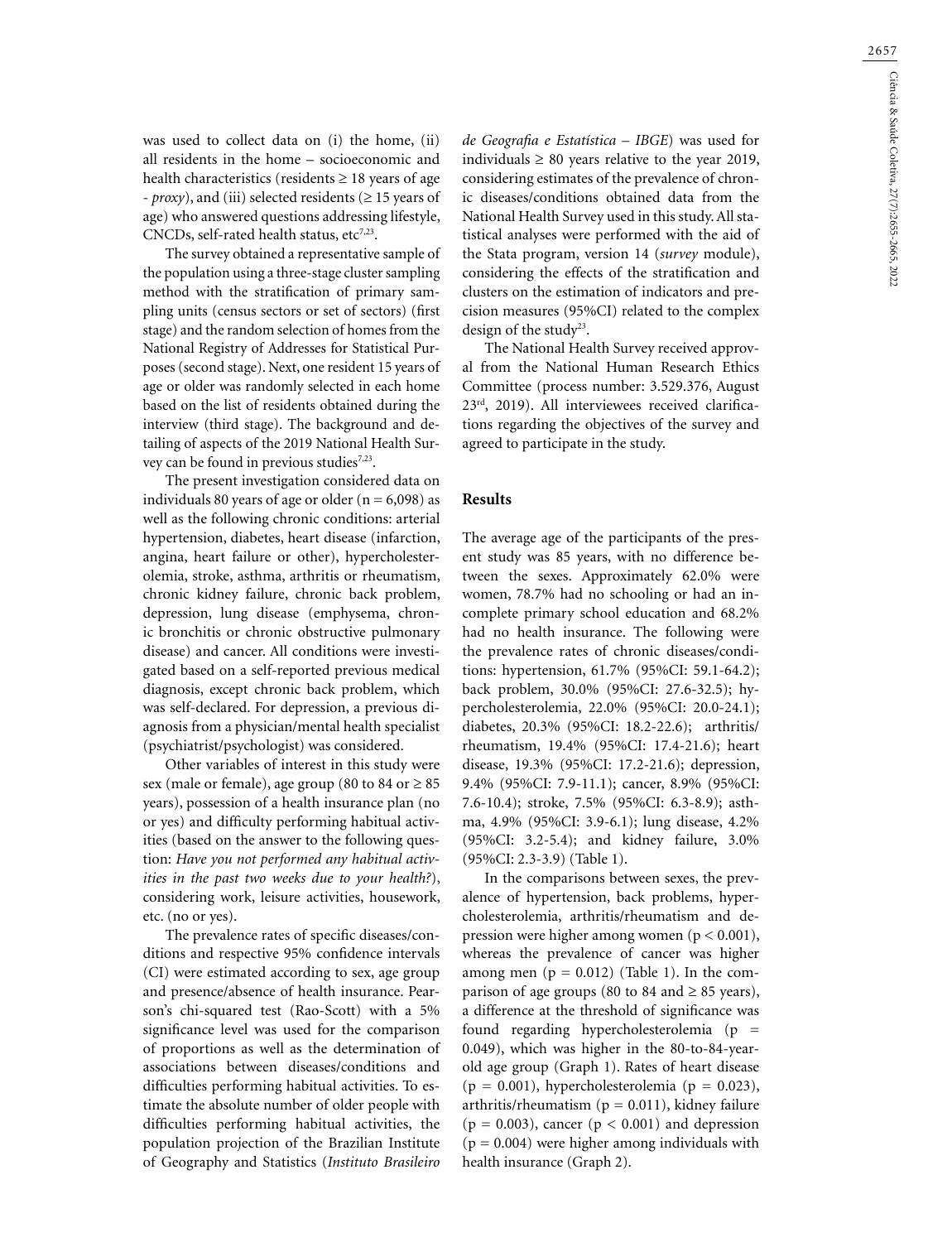In the overall sample, 14.8% reported not performing habitual activities in the previous two weeks due to chronic conditions. The inability to perform such activities was more frequent in individuals with heart disease, back problems,

arthritis/rheumatism, kidney failure, depression, stroke, cancer and lung disease ( $p < 0.05$ ). Projections in absolute numbers for reported limitations among individuals  $\geq 80$  years of age according to CNCDs are presented in Graph 3.

**Table 1.** Prevalence of chronic noncommunicable diseases among individuals ≥ 80 years of age according to sex. National Health Survey, 2019.

| <b>Chronic diseases/conditions</b> | Total<br>$% (95\%CI)$ | Men<br>$% (95\%CI)$ | Women<br>$% (95\%CI)$ | p-value      |
|------------------------------------|-----------------------|---------------------|-----------------------|--------------|
| Arterial hypertension              | $61.7(59.0-64.2)$     | 54.1 (49.8-58.4)    | $66.7(63.7-69.5)$     | ${}< 0.001$  |
| Diabetes mellitus                  | $20.3(18.2 - 22.6)$   | $19.2(15.6-23.5)$   | $21.0(18.4-23.8)$     | 0.478        |
| Heart disease                      | $19.3(17.2 - 21.6)$   | $16.5(13.2 - 20.5)$ | $21.1(18.5 - 24.0)$   | 0.058        |
| Stroke                             | $7.5(6.3-8.9)$        | $8.0(6.1-10.5)$     | $7.1(5.7-8.9)$        | 0.507        |
| Asthma                             | $4.9(3.9-6.1)$        | $4.7(3.2 - 7.1)$    | $5.0(3.7-6.6)$        | 0.856        |
| Arthritis/rheumatism               | $19.4(17.4-21.6)$     | $8.1(6.3-10.3)$     | $27.1(24.1-30.2)$     | ${}_{0.001}$ |
| Back problem                       | $30.0(27.6-32.5)$     | $20.3(16.8-24.3)$   | $36.5(33.3-39.7)$     | ${}< 0.001$  |
| High cholesterol                   | $22.0(20.0-24.1)$     | $14.2(11.5-17.5)$   | 27.1 (24.4-29.9)      | ${}< 0.001$  |
| Kidney failure                     | $3.0(2.3-3.9)$        | $3.2(2.1-4.9)$      | $2.9(2.1-4.0)$        | 0.766        |
| Lung disease                       | $4.2(3.2-5.4)$        | $4.8(3.3-6.9)$      | $3.8(2.6-5.3)$        | 0.369        |
| Cancer                             | $8.9(7.6-10.4)$       | $11.2(8.8-14.2)$    | $7.3(5.9-9.1)$        | 0.012        |
| Depression                         | $9.4(7.9-11.1)$       | $5.9(4.1-8.3)$      | $11.7(9.6-14.1)$      | ${}< 0.001$  |

Source: Authors.



Graph 1. Prevalence of chronic noncommunicable diseases among individuals ≥ 80 years of age according to age group. National Health Survey, 2019.

Source: Authors.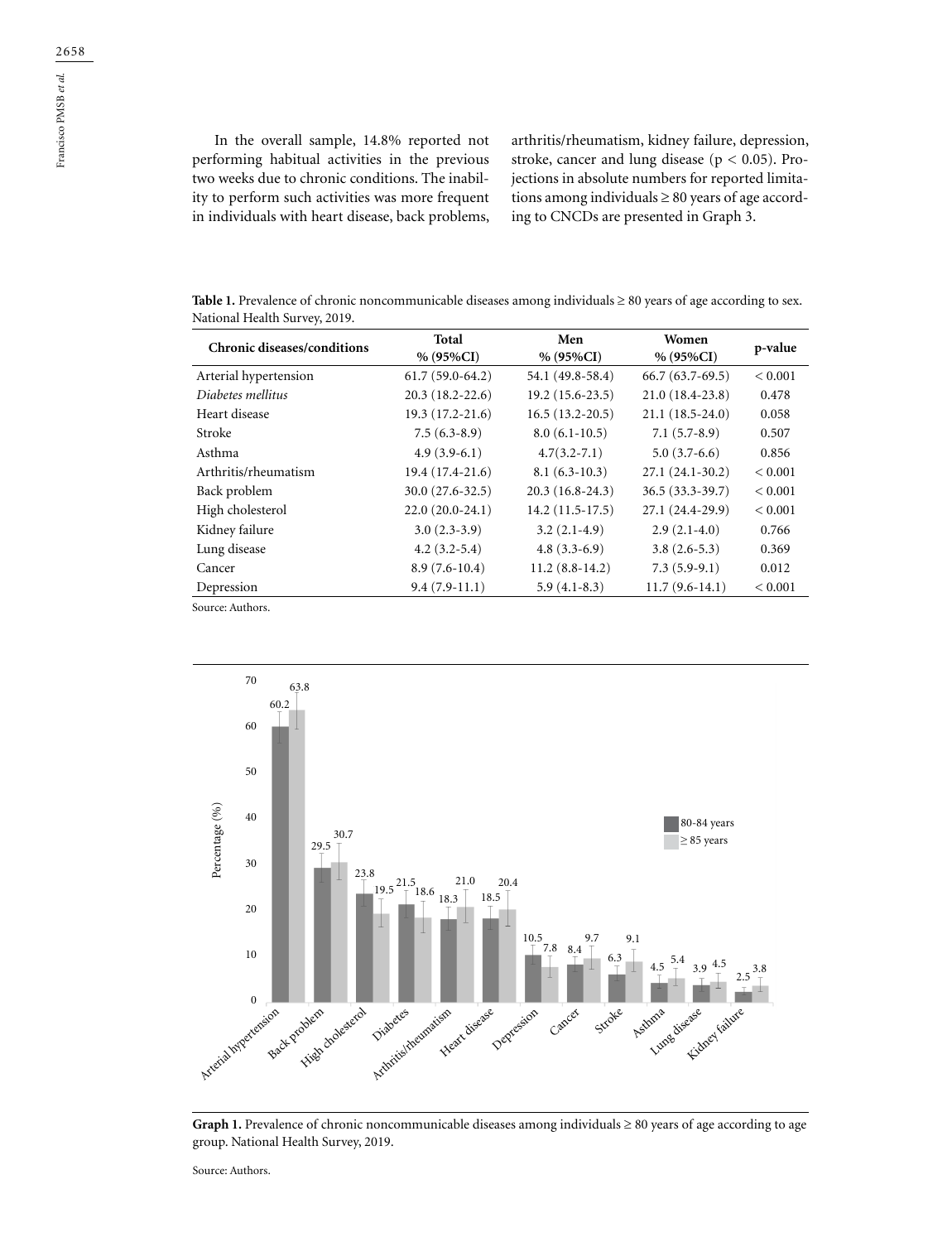



Source: Authors.

| Arterial hypertension | 1.695.538                |            | 935.651    |             |
|-----------------------|--------------------------|------------|------------|-------------|
| Back problem          | 484.333                  |            | 793.928    |             |
| Arthritis/rheumatism  | 256.193                  |            | 572.373    |             |
| High cholesterol      | 243.734                  |            | 665.043    |             |
| Heart disease         | 203.815                  |            | 618.351    |             |
| <b>Diabetes</b>       | 177.206                  | 688.905    |            |             |
| Depression            | 58.647                   | 341.130    |            |             |
| Stroke                | 51.354                   | 268.211    |            |             |
| Cancer                | 48.984                   | 330.740    |            |             |
| Lung disease          | 12.668                   | 165.248    |            |             |
| Asthma                | 12.930                   | 195.278    |            |             |
| Kidney failure 7.420  |                          | 121.856    |            |             |
| 0%                    | 10%<br>20%<br>30%<br>40% | 60%<br>50% | 70%<br>80% | 100%<br>90% |

**Graph 3.**Estimate of absolute numbers of individuals ≥ 80 years of age with difficulty performing habitual activities in two weeks prior to survey according to chronic noncommunicable diseases. National Health Survey, 2019.

.<br>Note: Estimates applied to population projections of Brazilian Institute of Geography and Statistics for individuals ≥ 80 years of age.

Source: Authors. pesquisa, segundo DCNT. Pesquisa  $P(\mathbf{r})$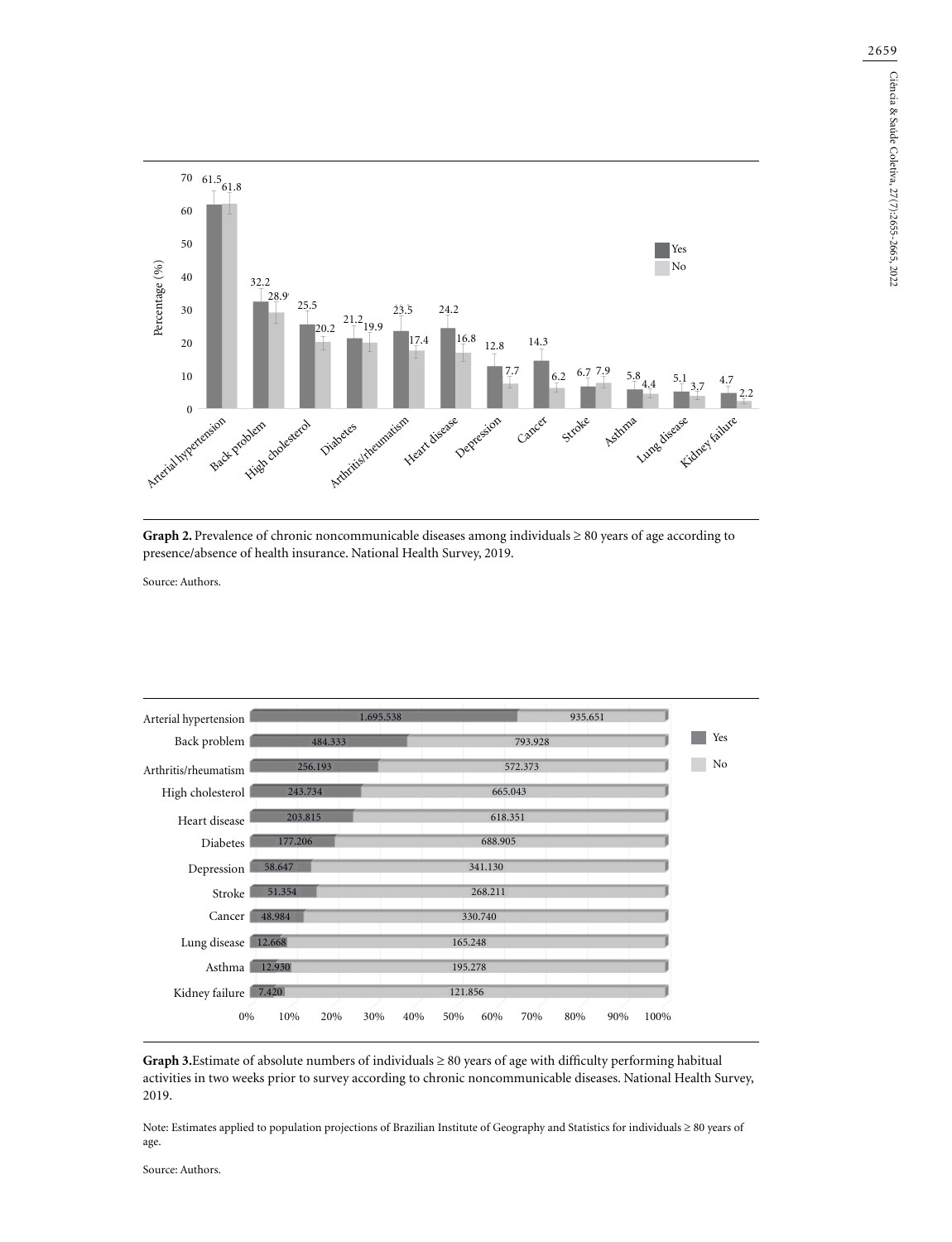The present study analyzed data from the 2019 National Health Survey on the occurrence of chronic noncommunicable diseases (CNCDs) in individuals 80 years of age or older. The prevalence of self-reported CNCDs was high, with more than half of the population reporting arterial hypertension, one-third reporting back problems, close to one-fifth reporting diabetes, arthritis/rheumatism, heart disease and hypercholesterolemia and around one-tenth reporting depression, cancer, stroke, asthma, lung disease and kidney failure. The prevalence of most CNCDs was higher among women, whereas the prevalence of cancer was higher among men. Some conditions were more prevalent among individuals with health insurance and approximately 15% of the population did not perform habitual activities for reasons related to their health.

The frequency of CNCDs found among many long-lived older adults in Brazil is similar to that reported in a previous study involving data from the 2003 and 2008 National Household Sample Surveys<sup>5</sup>. However, a clear increase was found in the prevalence of arterial hypertension, diabetes and cancer in this study with data from the 2019 National Health Survey. Back problems remained around 30%, whereas reductions seem to have occurred with regards to arthritis/rheumatism (31.3% *vs.* 19.4%) and heart disease (25.3% *vs.* 19.3%) (2008 National Household Sample Survey and 2019 National Health Survey, respectively); other chronic conditions/diseases remained comparatively stable.5 In octogenarians in the city of Campinas, São Paulo, Brazil, who participated in the Fibra 80+ study, the rates of arterial hypertension (68.1%; 95% CI: 60.5-74.7), diabetes *mellitus* (25.9%; 95%CI: 19.8-33.1), heart disease (20.6%; 95%CI: 15.1-27.5) and cancer (8.5%; 95%CI: 5.1-13.8) were similar to those found in the present investigation, whereas the prevalence of arthritis/rheumatism (36.1%; 95%CI: 29.1-43.8) was higher<sup>21</sup>.

Regarding differences between the sexes, prevalence rates of arterial hypertension, hypercholesterolemia, arthritis/rheumatism, back pain and depression were higher among women. Data from the Fibra 80+ Study also showed higher prevalence rates of arthritis/rheumatism among women and a greater occurrence of cancer among men.21 A population-based cross-sectional study on functional disability involving a sample of 1136 older adults ( $\geq 65$  years) with

rheumatic diseases from seven Brazilian municipalities found that, after 70 years of age, the disease was more prevalent among women<sup>24</sup>. Data from the 2013 National Health Survey showed that the prevalence of a medical diagnosis of cancer among octogenarians was 12.1% among men and 5.2% among women. The most prevalent types of cancer among older adults were breast and prostate, with differences in age groups regarding the diagnosis, treatment and survival rate<sup>25</sup>. Differences in health between the sexes reveal that women generally have a higher burden of functional decline<sup>26</sup>, which may be explained by the greater search for health care services and, consequently, greater opportunities for diagnosis, but also the increase in the life expectancy among older adults<sup>27</sup>.

In the present study, no significant differences were found in the prevalence of chronic conditions between the two age groups (80 to 84 years and  $\geq$  85 years), with the exception of high cholesterol, which was more frequent in the 80-to-84-year-old age group (threshold of statistical significance). In a study conducted in Germany, the prevalence of an altered metabolism of fatty acids was respectively 15.6% and 13.6% among women 81 to 84 years of age and  $\geq$  85 years of age; these figures were 13.1% and 7.3% among men (95%CIs not presented).19 Moreover, rates oscillated between the two age groups for heart failure (22.3% *vs.* 33.3%), stroke (20.9% *vs.* 28.3%) and chronic kidney failure (21.4% *vs.* 26.5%) among women and diabetes (14.1% *vs.* 8.0%), heart disease (16.5% *vs.* 11.3%) and cancer (16.6% *vs.* 11.4%) among men<sup>19</sup>.

Higher prevalence rates of heart disease, hypercholesterolemia, arthritis/rheumatism, kidney failure, cancer and depression were found among older adults with health insurance, which may be due to the greater access to diagnoses and treatment for some chronic conditions. However, no differences were found between individuals with and without health insurance regarding diseases with higher prevalence rates and that require return visits to primary care, such as arterial hypertension, diabetes, back problems and high cholesterol, demonstrating that the Brazilian public health care system has a good capacity to meet the needs of older adults in the country. Associations between specific CNCDs and the presence/absence of health insurance among older adults – especially those in the age group of interest  $(≥ 80 years) - have not previously$ been described in the national literature. A study involving data from the 2013 National Health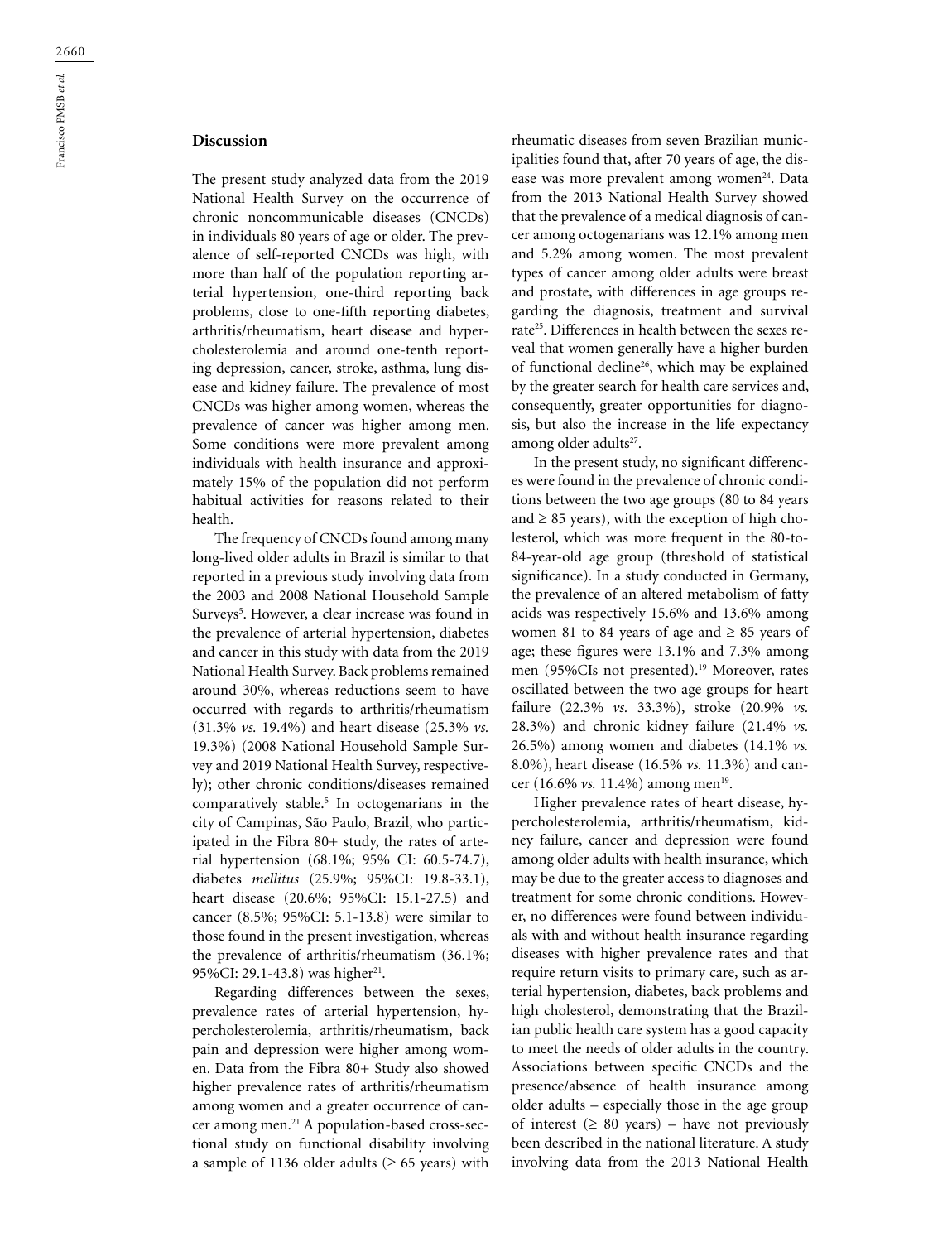Survey found that 95.3% (95%CI: 94.9-95.8) of individuals who sought health care services in the two weeks prior to the survey obtained access the first time that they sought such services and the proportions were higher among those 60 years of age or older (96.6%; 95%CI: 95.8-97.3)28. In contrast, a study addressing factors associated with not gaining access to healthcare services in the previous two weeks among the Brazilian adult population found that not having health insurance was an independently associated factor (prevalence ratio = 2.3; 95%CI: 1.7-2.9)29.

One should bear in mind that the prevalence of a chronic condition regards the frequency of existing cases (previous and new cases) and may reflect the accumulation of older adults with CNCDs in subgroups with greater access to services (routine medical examinations, hospitalizations, etc.) through private health insurance, with differences in the use of services benefiting those who have insurance. Furthermore, older adults with health insurance may have greater opportunities in terms of access by seeking services offered by the Unified Health System (*Sistema Único de*  Saúde – SUS) and private practice<sup>30</sup>. No studies were found in the literature analyzing the association between health insurance and specific chronic diseases in the older population, which demonstrates the need for the investigation of this issue. In a study involving adults 18 years of age or older not covered by health insurance, higher prevalence ratios were found for hypertension, chronic kidney failure, arthritis/rheumatism, tuberculosis and cirrhosis, whereas rates of cancer and tendinitis/tendosynovitis were significantly lower compared to individuals with health insurance<sup>5</sup>.

In the present study, nearly 70% of the participants did not have health insurance at the time of the study, which underscores the importance of the public health care system in providing care to the vast majority of the older population in the country<sup>28</sup>. Although a tendency toward a reduction in social inequalities is found with the increase in age, such inequalities still exist – albeit to a lesser degree – and exert an influence on access to health care services. One should also consider that the cost of health insurance increases with age, privileging wealthier individuals<sup>31,32</sup>. It is only possible to attenuate the inequalities that persist even at more advanced ages through universal, egalitarian access to health care services. Access to care among many long-lived older adults – primary care (particularly home visits and the expansion of multidisciplinary teams), medical appointments, medications, laboratory tests, clinical practice and counseling – can substantially enhance the quality of life of individuals with CNCDs and improve psychological wellbeing, which is reflected in the maintenance of skills and compensations for functional losses in this phase of life<sup>33,34</sup>.

A reduction occurred in the mortality rate due to CNCDs in Brazil between 1990 and 2015<sup>11</sup>, which was partially due to the offer of universal comprehensive health care, including free access to medications<sup>35</sup>. As prevalence is determined by the incidence and duration of a chronic disease/ condition, such measures contributed to the increase in the prevalence of some diseases in the older population ( $\geq 60$  years of age)<sup>7,23</sup> – particularly arterial hypertension, diabetes *mellitus* and cancer – compared to 2013 (data not presented) as a result of the greater avoidance of deaths.

Fifteen percent of the population evaluated did not perform habitual activities in the two weeks prior to the survey due to health issues and the frequency was higher among individuals with heart disease, back problems, arthritis/rheumatism, depression, stroke, cancer and lung disease. In a study involving data from the 2013 National Health Survey, adults ( $\geq$  18 years of age) reported that the conditions that most limited their activities of daily living were mental diseases (except depression), stroke, arthritis/rheumatism, back pain and chronic kidney failure<sup>36</sup>. Among individuals 60 years of age or older, data also from the 2013 National Health Survey showed that 11.5% (95%CI: 10.8-12.2) did not perform habitual activities in the two weeks prior to the survey due to health issues<sup>28</sup>.

Measures that include a subjective assessment of one's functional status seem to be stronger predictors of health outcomes than those that merely count diseases without considering severity or impact<sup>37</sup>. Regarding the restriction of habitual activities due to health reasons, this is an indicator suggested by the World Health Organization for health surveys that assess the repercussions of a given disease or problem with regards to activities of daily living. For chronic diseases and limitations regarding habitual activities, the person-centered approach is important to health care, offering a broader scope for the understanding of the knowledge, experience and perspective of the individual. With regards to octogenarians, it is possible that individuals who survive past 80 years of age have better control of diseases, but may also have limitations to the performance of activities of daily living for a longer period of time<sup>27,38</sup>.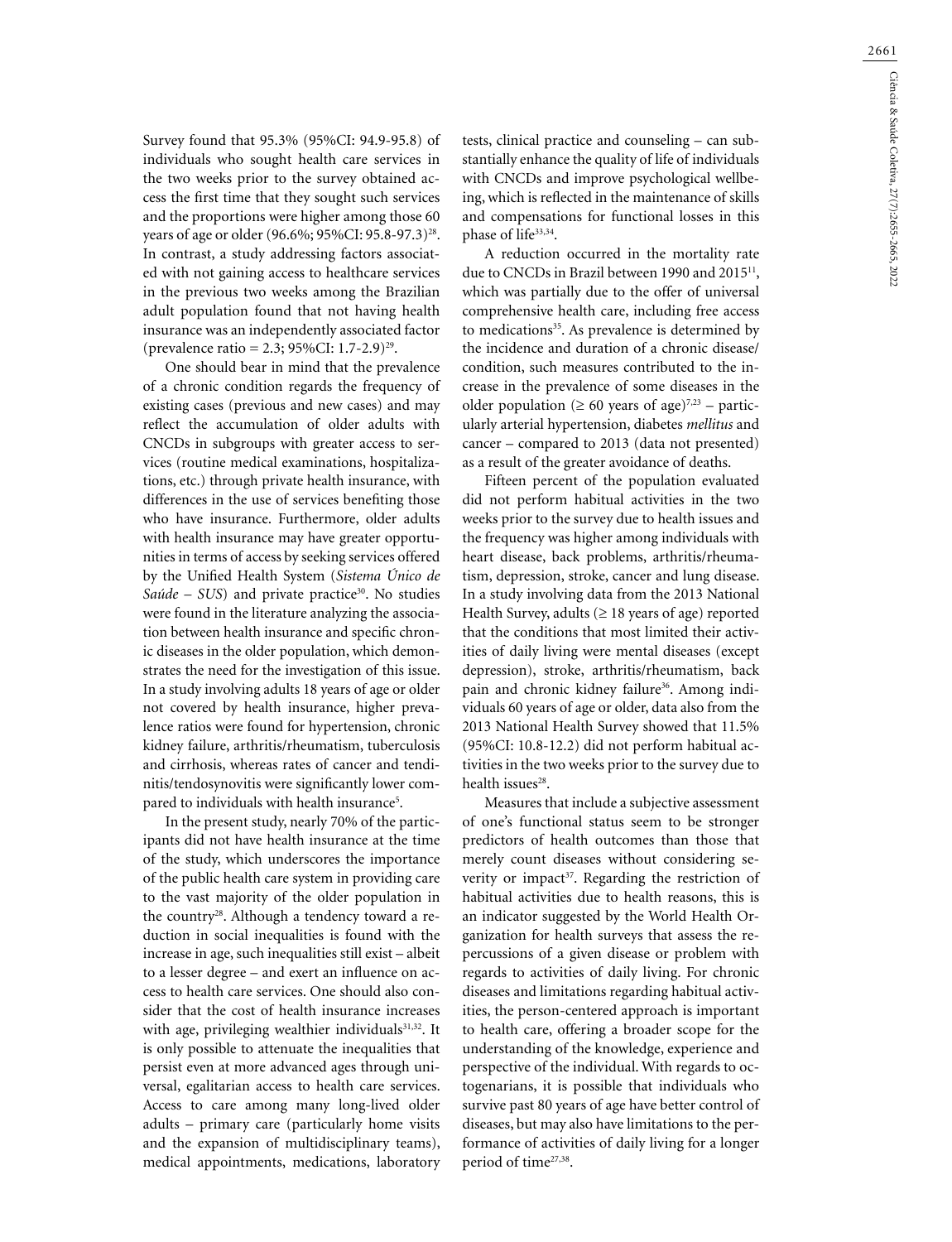CNCDs occur in different socioeconomic strata, but more of an impact is found among individuals in more vulnerable groups, such as older people, who generally have less income and schooling than the adult population<sup>18,39</sup>. Moreover, the occurrence of such diseases is greatly influenced by living conditions and social inequalities and is not only the result of lifestyle<sup>39</sup>. According to the World Health Organization, the situation of poverty is aggravated in individuals with CNCDs as a result of greater expenditures due to the need for health care services, among other factors, constituting an important barrier to the reduction in poverty<sup>40</sup>.

It is important to consider that the majority of the older population is formed by community-dwelling individuals. Moreover, the subgroup of individuals  $\geq 80$  years of age is increasing at a greater proportion and, although the management of the main diseases/conditions that affect older adults (arterial hypertension, diabetes *mellitus*, back problems and hypercholesterolemia) can be treated with the appropriate use of medications, the prevalence of multimorbidity (occurrence of two or more chronic diseases) is high in this population (82.4%), as demonstrated by data from the ELSI-Brazil study<sup>41</sup>. Thus, besides access to and the use of health care services, there is a need for home and intersectorial community care42, with coordinated social and health services, which should also include care offered at assisted-living facilities and nursing homes as well as Geriatric Day-Care and palliative care services<sup>43</sup>. Brazil needs long-term care policies with continual care models for individuals  $\geq 80$  years of age with different degrees of dependence and followed up on different levels of complexity<sup>2</sup>.

The present study estimated the prevalence of the main CNCDs among individuals 80 years of age or older using recent data from a national survey, providing information on important determinants of the health status of octogenarians in Brazil. However, the study has limitations that should be considered. The diseases and conditions investigated were self-reported considering a diagnosis by a physician or other health care provider. Moreover, the prevalence rates may be underestimated due to recall bias and the non-inclusion of institutionalized individuals, who are more affected by chronic diseases and conditions compared to community-dwelling individuals.

Health needs are strongly determined by healthy aging and aging with a greater burden of illnesses and dependence<sup>17</sup>. The economic crisis has had a direct impact on expanding social inequalities with regards to health, especially in the older population. The austerity measures imposed in the country are characterized by profound cuts in spending, especially on public services of education, health and social security<sup>44</sup>. Without the investment of resources, it is not possible to broaden the scope of care (beyond the prevention of diseases through immunization and the occurrence of medical appointments and hospitalizations) through the implementation of strategies that create opportunities for the participation of older segments of the population in economic, social, cultural, intellectual, physical, civic and political activities<sup>45,46</sup>.

Brazil runs a considerable risk of producing an incalculable contingent of individuals at an advanced age with greater needs for health care and social support due to the difficulty of politicians in understanding Article 196 of the Federal Constitution:47 *health is the right of all and the duty of the State, ensured through social and economic policies that seek a reduction in the risk of diseases and other adverse conditions as well as universal egalitarian access to actions and services for the promotion, protection and recovery of health.* 

There is a need to facilitate the access of older people to necessary primary care services and promote the effective coordination of care for this growing segment of the population, including the use of soft (relational) technologies, in which the context of the patient is perceived and taken into consideration by the team<sup>48</sup>, with proper value placed on continual monitoring<sup>2</sup>. Actions must be tirelessly directed at health promotion and the prevention of diseases and disabilities, with the expansion of multidisciplinary teams so that future generations of individuals can reach old age with adequate wellbeing and do not become a massive contingent of poor people walking a tightrope to survive without dignity in this country.

#### **Conclusion**

In the population  $\geq 80$  years of age, the prevalence of chronic diseases/conditions was generally higher among women and individuals with health insurance. Difficulties in the performance of habitual activities due to health issues impose changes in family structure and functioning. Intersectorial public policies for long-term care and the encouragement of care and healthy habits at earlier ages could result in better quality of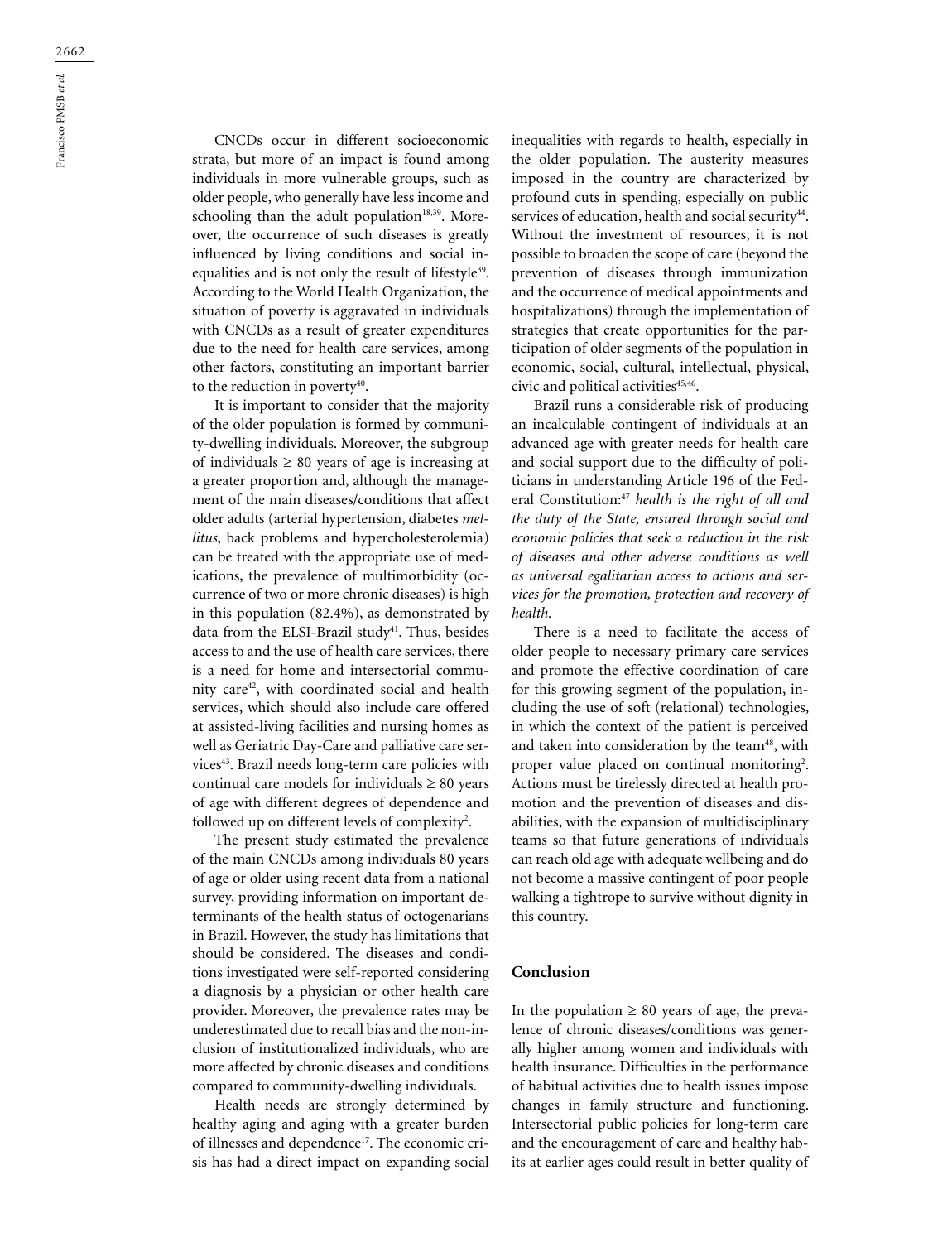life in old age, with greater autonomy and independence among long-lived older people with chronic diseases.

2663

## **Collaborations**

Conception of study, analysis and interpretation of data, literature review and writing of article: PMSB Francisco; literature review, data analysis and writing of article: AGM Bacurau; literature review, data analysis and writing of article: D Assumpção; interpretation of data and critical review of content: AL Neri; critical review of data analysis and content: DC Malta; literature review, interpretation of data and writing of article: FSA Borim.

# **Acknowledgments**

To the Ministério da Saúde and to Instituto Brasileiro de Geografia e Estatística for making the data from the 2019 National Health Survey available.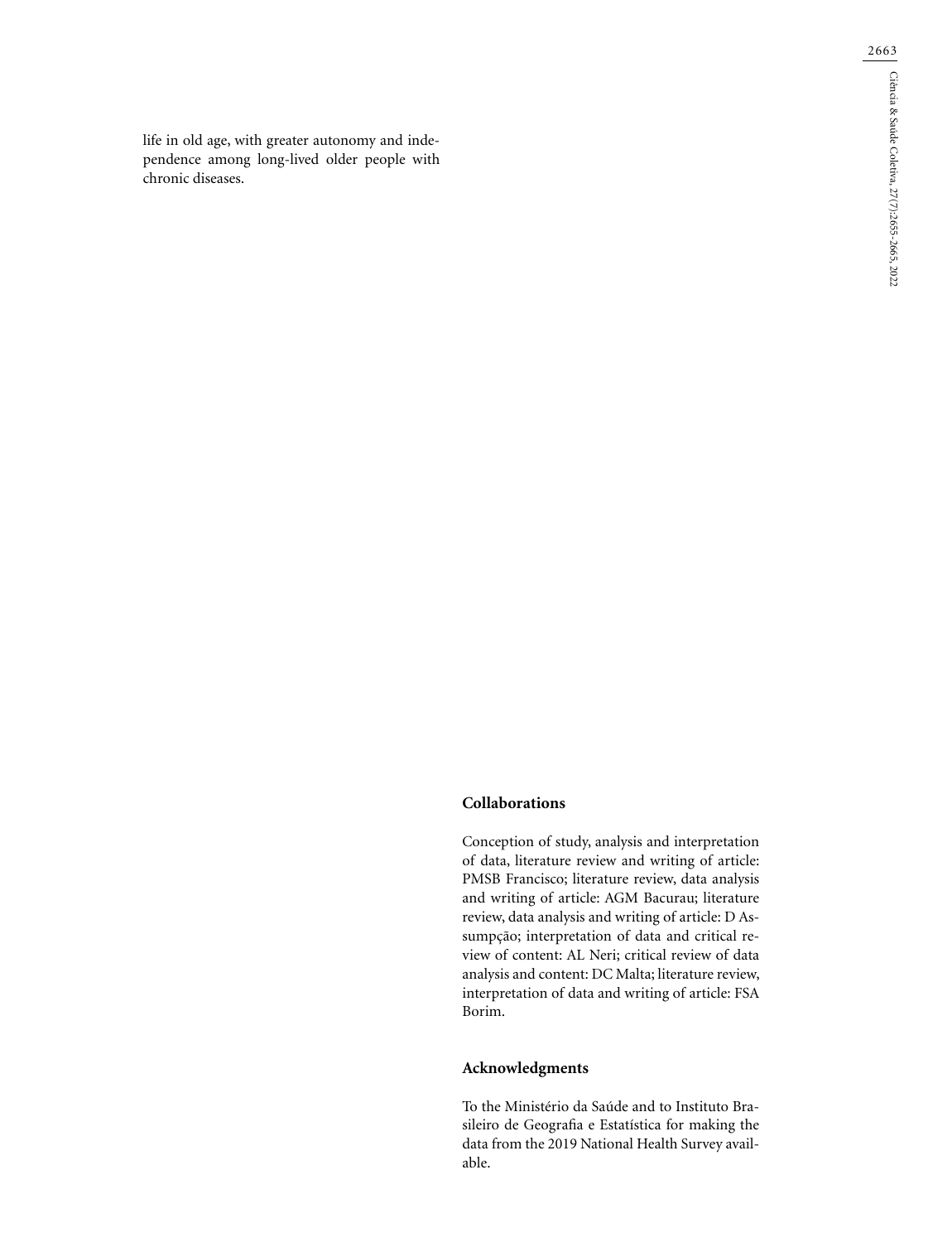## **References**

- 1. Organização Pan-Americana da Saúde (OPAS). Década do Envelhecimento Saudável 2021-2030 [Internet]. 2019. [acessado 2021 Abr 30]. Disponível em: https:// www.paho.org/pt/decada-do-envelhecimento-saudavel-2020-2030
- 2. Veras RP, Oliveira MR. Linha de cuidado para o idoso: detalhando o modelo. *Rev Bras Geriatr Gerontol* 2016; 19(6):887-905.
- 3. Barrientos A. Inequalities in income security in later age in Latin America. *Rev Panam Salud Publica* 2021;  $45.685$
- 4. Instituto Brasileiro de Geografia e Estatística (IBGE). Projeções da População. Projeção da população por sexo e idades – 2010-2060 [Internet]. [acessado 2021 Jun 17]. Disponível em: https://www.ibge.gov.br/estatisticas/sociais/populacao/9109-projecao-da-populacao.html?=&t=downloads
- 5. Barros MBA, Francisco PMSB, Zanchetta LM, César CLG. Tendências das desigualdades sociais e demográficas na prevalência de doenças crônicas no Brasil, PNAD: 2003-2008. *Cien Saude Colet* 2011; 16(9):3755-3768.
- 6. Instituto Brasileiro de Geografia e Estatística (IBGE). *Pesquisa nacional de saúde 2013: percepção do estado de saúde, estilos de vida e doenças crônicas: Brasil, grandes regiões e unidades da federação*. Rio de Janeiro: IBGE; 2014.
- 7. Instituto Brasileiro de Geografia e Estatística (IBGE). *Pesquisa Nacional de Saúde 2019: percepção do estado de saúde, estilos de vida, doenças crônicas e saúde bucal: Brasil, grandes regiões*. Rio de Janeiro: IBGE; 2020.
- 8. World Health Organization (WHO). *Noncommunicable Diseases Progress Monitor 2020*. Genebra: WHO; 2020.
- 9. GBD 2017 Cause of Death Collaborators. Global, regional, and national age-specific and sex-specific mortality for 282 causes of death in 195 countries and territories, 1980-2017: a systematic analysis for the Global Burden of Disease Study 2017. *Lancet* 2019; 393(10190):e44.
- 10. World Health Organization (WHO). *Noncommunicable diseases country profiles 2018*. Genebra: WHO; 2018.
- 11. Malta DC, França E, Abreu DMX, Perillo RD, Salmen MC, Teixeira RA, Passos V, Souza MFM, Mooney M, Naghavi M. Mortality due to non-communicable diseases in the Brazil, 1990 to 2015, according to estimates from the Global Burden of Disease study. *Sao Paulo Med J* 2017; 135(3):213-221.
- 12. Brasil. Ministério da Saúde (MS). *Saúde Brasil 2018 uma análise de situação de saúde e das doenças e agravos crônicos: desafios e perspectivas*. Brasília: MS; 2019.
- 13. Malta DC, Duncan BB, Schmidt MI, Teixeira R, Ribeiro ALP, Felisbino-Mendes MS, Machado ÍE, Velasquez-Melendez G, Brant LCC, Silva DAS, Passos VMA, Nascimento BR, Cousin E, Glenn S, Naghavi M. Trends in mortality due to non-communicable diseases in the Brazilian adult population: national and subnational estimates and projections for 2030. *Popul Health Metrics 2020*; 18(Supl. 1):16.
- 14. World Health Organization (WHO). *World health statistics 2018: monitoring health for the SDGs, sustainable development goals*. Geneva: WHO; 2018.
- 15. Zanesco C, Bordin D, Santos CB, Fadel CB. Dificuldade funcional em idosos brasileiros: um estudo com base na Pesquisa Nacional de Saúde (PNS – 2013). *Cien Saude Colet* 2020; 25(3):1103-1118.
- 16. Raina P, Gilsing A, Mayhew AJ, Sohel N, van den Heuvel E, Griffith LE. Individual and population level impact of chronic conditions on functional disability in older adults. *PLoS One* 2020; 15(2):e0229160.
- 17. Melo-Silva AM, Mambrini JVM, Souza Junior PRB, Andrade FB, Lima-Costa MF. Hospitalizações entre adultos mais velhos: resultados do ELSI-Brasil. *Rev Saude Publica* 2018; 52 (Supl. 2):3s.
- 18. Malta DC, Bernal RTI, Lima MG, Araújo SSC, Silva MMA, Freitas MIF, Barros MBA. Doenças crônicas não transmissíveis e a utilização de serviços de saúde: análise da Pesquisa Nacional de Saúde no Brasil. *Rev Saude Publica* 2017; 51 (Supl. 1):4s.
- 19. Jacob L, Breuer J, Kostev K. Prevalence of chronic diseases among older patients in German general practices. *Ger Med Sci* 2016; 14:Doc03.
- 20. European Union (EU). *Ageing Europe: looking at the lives of older people in the EU. 2019 edition*. Luxembourg: Publications Office of the European Union; 2019.
- 21. Francisco PMSB, Sousa MLR, Held RB, Assumpção D. Doenças crônicas, problemas de saúde, uso de medicamentos e saúde bucal. In: Neri AL, Borim FSA, Assumpção D, organizadores. *Octogenários em Campinas: dados do FIBRA 80+*. Campinas: Editora Alínea; 2019. p. 81-97.
- 22. Krug RR, Schneider IJC, Giehl MWC, Antes DL, Confortin SC, Mazo GZ, Xavier AJ, d'Orsi E. Sociodemographic, behavioral, and health factors associated with positive self-perceived health of long-lived elderly residents in Florianópolis, Santa Catarina, Brazil. *Rev Bras Epidemiol* 2018; 21:e180004.
- 23. Stopa SR, Szwarcwald CL, Oliveira MM, Gouvea ECDP, Vieira MLFP, Freitas MPS, Sardinha MV, Macário EM. Pesquisa Nacional de Saúde 2019: histórico, métodos e perspectivas. *Epidemiol Serv Saude* 2020; 29(5):e2020315.
- 24. Francisco PMSB, Marques PP, Borim FSA, Torres SF, Neri AL. Incapacidade funcional para atividades instrumentais da vida diária em idosos com doenças reumáticas. *Rev Bras Geriatr Gerontol* 2018; 21(5):591- 600.
- 25. Francisco PMSB, Friestino JKO, Ferraz RO, Bacurau AGM, Stopa SR, Moreira Filho DC. Prevalência de diagnóstico e tipos de câncer em idosos: dados da Pesquisa Nacional de Saúde 2013. *Rev Bras Geriatr Gerontol* 2020; 23(2):e200023.
- 26. Campos ACV, Almeida MHM, Campos GV, Bogutchi TF. Prevalência de incapacidade funcional por gênero em idosos brasileiros: uma revisão sistemática com metanálise. *Rev Bras Geriatr Gerontol* 2016; 19(3):545-559.